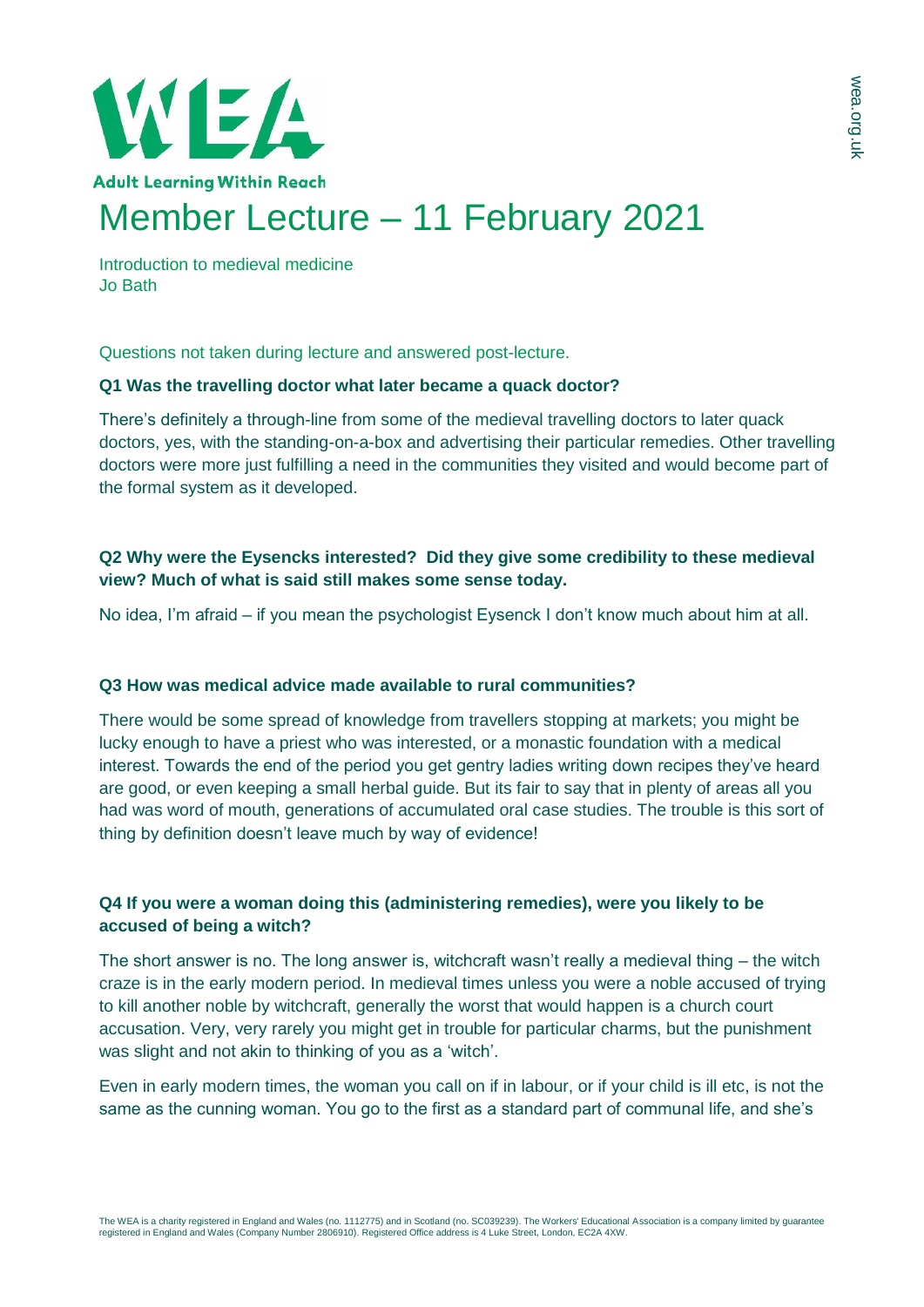

very well respected and respectable; you go to the second if you are desperate and don't understand what is happening.

## **Q5 Are there non-bloodletting leeches?**

That's a question for a biologist, but I don't think so. Around the world there are several species used as medicinal. In Europe, it is always the Hirudo medicinalis. I don't know why those are particularly chosen as suitable for the purpose.

# **Q6 How big to leeches grow, if they have a constant food source, and can they transmit bacteria / diseases from one patient to another?**

Your European medicinal leech can get up to about 20cm, growing a bit each time they feed, but they only need to feed every six months or even once a year, so they don't get that big for years.

And yes, it's not likely but it's a genuine risk. The NHS uses them once then kills them. If transported back in time, demand a fresh leech.

# **Q7 You showed us a lancet for drawing blood, is that why the medical journal is called The Lancet?**

Basically yes, though by the time Thomas Wakeley in 1832 named his medical journal the Lancet the word was used for any small sharp double-edged scalpel. Look up Thomas Wakeley and the early history of the Lancet, it is very colourful.

# **Q8 Did they not realise that losing too much blood would lead to anaemia and would cause more harm?**

They did know it could be harmful, though not of course why (except in the sense of 'not enough blood' in the humoural balance), which is why it was not recommended for children, the elderly, the pregnant, the very weak. The amount drawn in most circumstances was equivalent to going to give blood for the NHS. Of course, if too much is taken on average you will start to become pale and weak in ways which they would identify as not enough blood in the balance.

The times we hear of much more being taken, generally involve either several doctors all trying to do their own thing at once (it was common to see several practitioners and sometimes it looks like they didn't think of the effect cumulatively), or more commonly because it was a 'kill or cure' desperate measure for someone thought to have so much extra blood in their humoural balance it would be lethal.

The WEA is a charity registered in England and Wales (no. 1112775) and in Scotland (no. SC039239). The Workers' Educational Association is a company limited by guarantee<br>registered in England and Wales (Company Number 2806